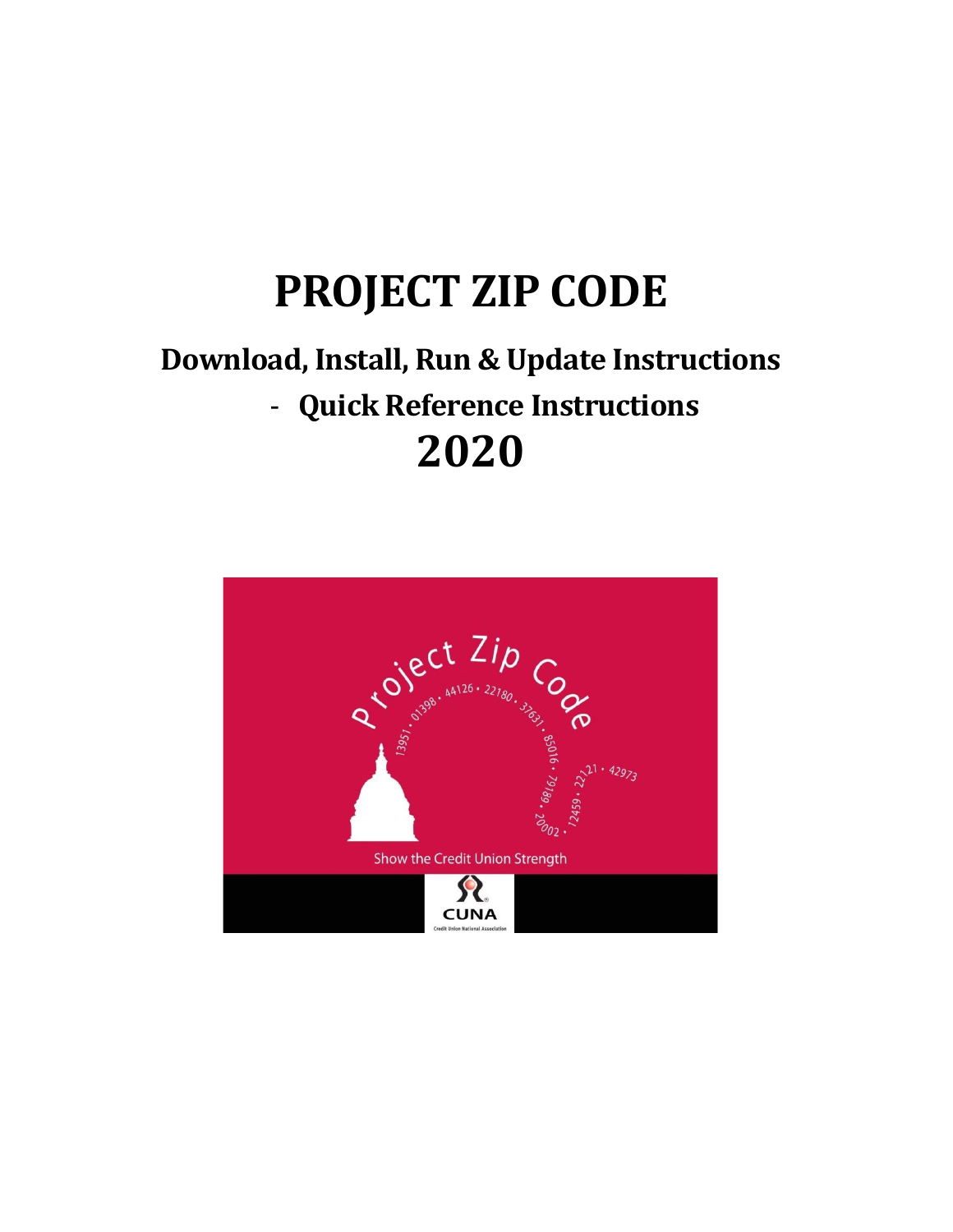# **Project Zip Code Download, Install, Run & Update**

## **Quick Reference Instructions**

# **First time running PZC: Start at "A" Updating PZC: Start at "F"**

#### A. Before installing and running PZC:

1. Export membership data to CSV, Access or Excel (CSV works best). Each of the following should be in separate labeled columns:

| <b>Street Address</b> | Jitv |  | $-$ |
|-----------------------|------|--|-----|
|-----------------------|------|--|-----|

- 2. Please make sure that the column headers are in the first row of the file you are uploading. Also, please make sure the street address, City, State, and Zip code are each in their own column. Remove ALL sort functionality from the cells themselves. The column headers should be text only.
- 3. Save the file to a convenient location where you can find it. Remember or write down the file name and directory path.

#### B. Download & Install Software

- 1. Go to <http://www.pzconline.com/install> and select "Download PZC".
- 2. Click either [Save file] or [run] (depends on browser).
- 3. If you get a warning "this program might harm your computer" click "Run Anyway"
- 4. When PZC setup wizard starts, click [next]
- 5. PZC will default save to your C: drive. Click [browse] to save elsewhere.
- 6. Click [next]
- 7. Confirm Install [next]
- 8. Installation Complete. Click [close] to automatically start PZC so you can upload data. (note: If you want to upload later, uncheck the "Launch Project Zip Code" box. Double click the American Flag icon to begin upload of data).
- 9. An American flag PZC icon will appear on your desktop.

#### C. Matching Data to Districts

# *If you are running a newer version of Excel and encounter compatibility issues, please save the file in an older version of Excel. Or, save the file as a CSV.*

- 1. Review user agreement and click [continue].
- 2. **Select data base type** (format selected during data export in "A" above, i.e. Excel, CSV, Access).
- 3. Locate the data base file name (as saved in "A" above). Click/Highlight file name and click [open]
- 4. Confirm database name and path appear in the {database name} box. Click [continue].
- 5. **Select your membership table**\* (may not apply to all instances). Click to highlight and select. Confirm table name appears in the {table name} box. click [continue]
- 6. **Data Mapping**. Click [auto find fields] at upper right corner or use the pull down menu in the required fields to map the appropriate field. Only required fields will be transferred to the PZC secure server. After mapping the required fields, click [continue]
- 7. PZC is counting the number of records and creating a preliminary dataset. This may take 1-2 minutes.
- 8. You will be notified how many records were matched (total may not equal your total membership).
- 9. Click [ok]. **YOU ARE NOT DONE. Now you need to UPLOAD the data for processing.**